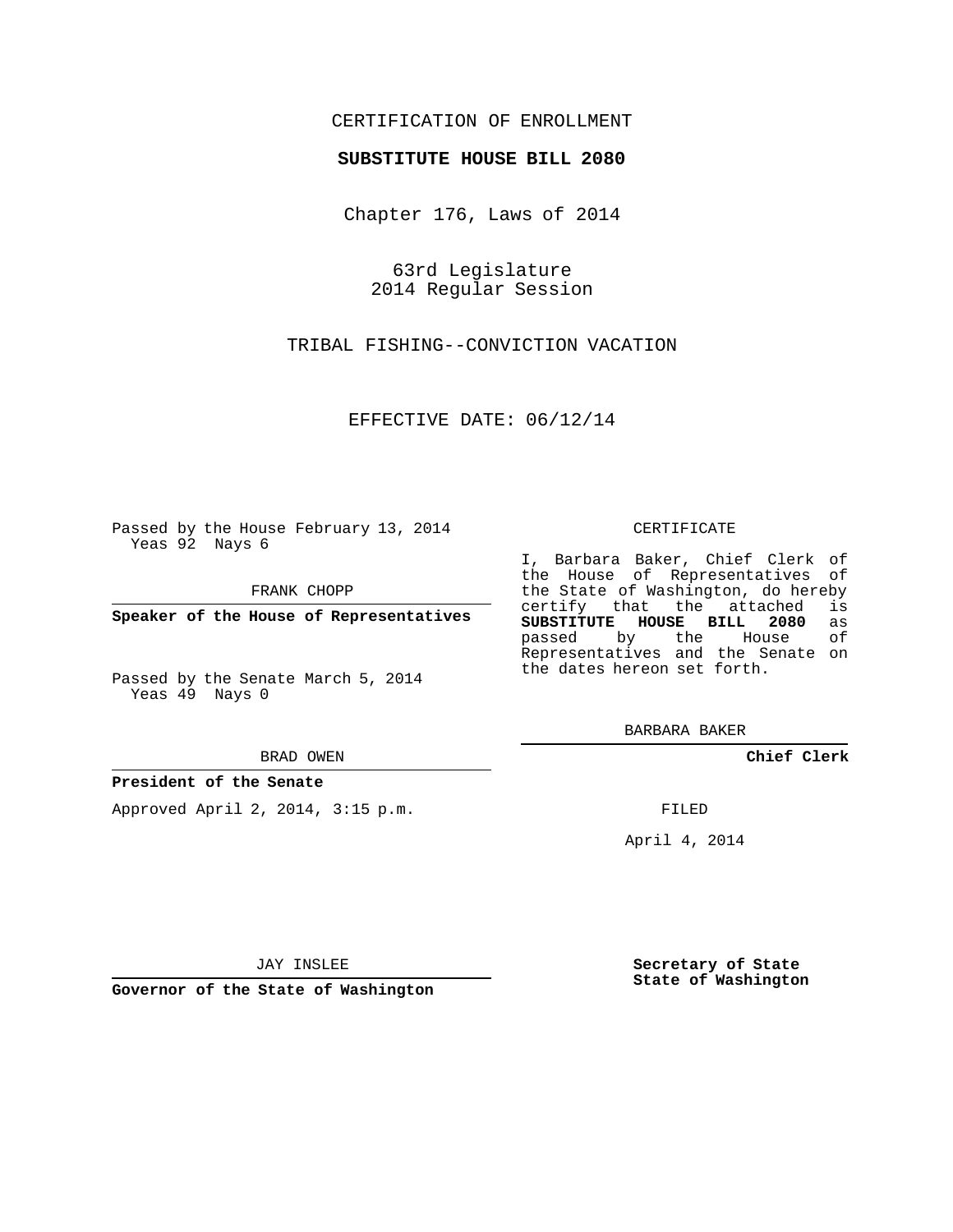# **SUBSTITUTE HOUSE BILL 2080** \_\_\_\_\_\_\_\_\_\_\_\_\_\_\_\_\_\_\_\_\_\_\_\_\_\_\_\_\_\_\_\_\_\_\_\_\_\_\_\_\_\_\_\_\_

\_\_\_\_\_\_\_\_\_\_\_\_\_\_\_\_\_\_\_\_\_\_\_\_\_\_\_\_\_\_\_\_\_\_\_\_\_\_\_\_\_\_\_\_\_

Passed Legislature - 2014 Regular Session

## **State of Washington 63rd Legislature 2014 Regular Session**

**By** House Community Development, Housing & Tribal Affairs (originally sponsored by Representatives Sawyer, Zeiger, Appleton, Angel, DeBolt, Blake, Haler, McCoy, Wilcox, Fitzgibbon, Hurst, Freeman, S. Hunt, Santos, and Ryu)

READ FIRST TIME 01/22/14.

1 AN ACT Relating to vacating convictions for certain tribal fishing 2 activities; and reenacting and amending RCW 9.96.060.

3 BE IT ENACTED BY THE LEGISLATURE OF THE STATE OF WASHINGTON:

 4 **Sec. 1.** RCW 9.96.060 and 2012 c 183 s 5 and 2012 c 142 s 2 are 5 each reenacted and amended to read as follows:

 (1) Every person convicted of a misdemeanor or gross misdemeanor offense who has completed all of the terms of the sentence for the misdemeanor or gross misdemeanor offense may apply to the sentencing court for a vacation of the applicant's record of conviction for the offense. If the court finds the applicant meets the tests prescribed in subsection (2) of this section, the court may in its discretion vacate the record of conviction by: (a)(i) Permitting the applicant to withdraw the applicant's plea of guilty and to enter a plea of not guilty; or (ii) if the applicant has been convicted after a plea of not guilty, the court setting aside the verdict of guilty; and (b) the court dismissing the information, indictment, complaint, or citation against the applicant and vacating the judgment and sentence.

18 (2) An applicant may not have the record of conviction for a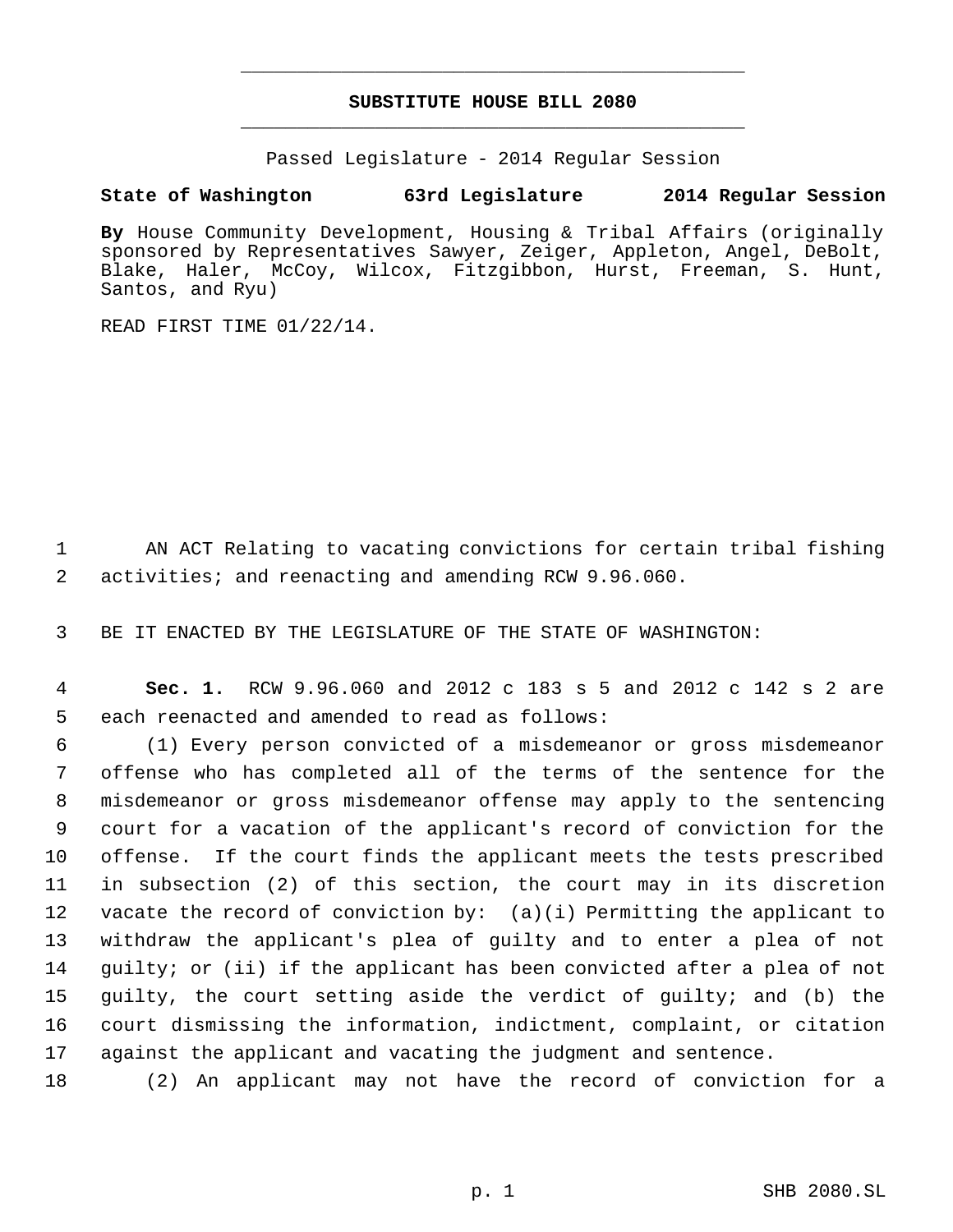misdemeanor or gross misdemeanor offense vacated if any one of the following is present:

 (a) There are any criminal charges against the applicant pending in 4 any court of this state or another state, or in any federal court;

 (b) The offense was a violent offense as defined in RCW 9.94A.030 or an attempt to commit a violent offense;

 (c) The offense was a violation of RCW 46.61.502 (driving while under the influence), 46.61.504 (actual physical control while under the influence), 9.91.020 (operating a railroad, etc. while intoxicated), or the offense is considered a "prior offense" under RCW 46.61.5055 and the applicant has had a subsequent alcohol or drug 12 violation within ten years of the date of arrest for the prior offense;

 (d) The offense was any misdemeanor or gross misdemeanor violation, including attempt, of chapter 9.68 RCW (obscenity and pornography), chapter 9.68A RCW (sexual exploitation of children), or chapter 9A.44 RCW (sex offenses);

 (e) The applicant was convicted of a misdemeanor or gross misdemeanor offense as defined in RCW 10.99.020, or the court determines after a review of the court file that the offense was committed by one family member or household member against another, or the court, after considering the damage to person or property that resulted in the conviction, any prior convictions for crimes defined in RCW 10.99.020, or for comparable offenses in another state or in federal court, and the totality of the records under review by the court regarding the conviction being considered for vacation, determines that the offense involved domestic violence, and any one of the following factors exist:

 (i) The applicant has not provided written notification of the vacation petition to the prosecuting attorney's office that prosecuted the offense for which vacation is sought, or has not provided that notification to the court;

 (ii) The applicant has previously had a conviction for domestic violence. For purposes of this subsection, however, if the current application is for more than one conviction that arose out of a single incident, none of those convictions counts as a previous conviction;

 (iii) The applicant has signed an affidavit under penalty of perjury affirming that the applicant has not previously had a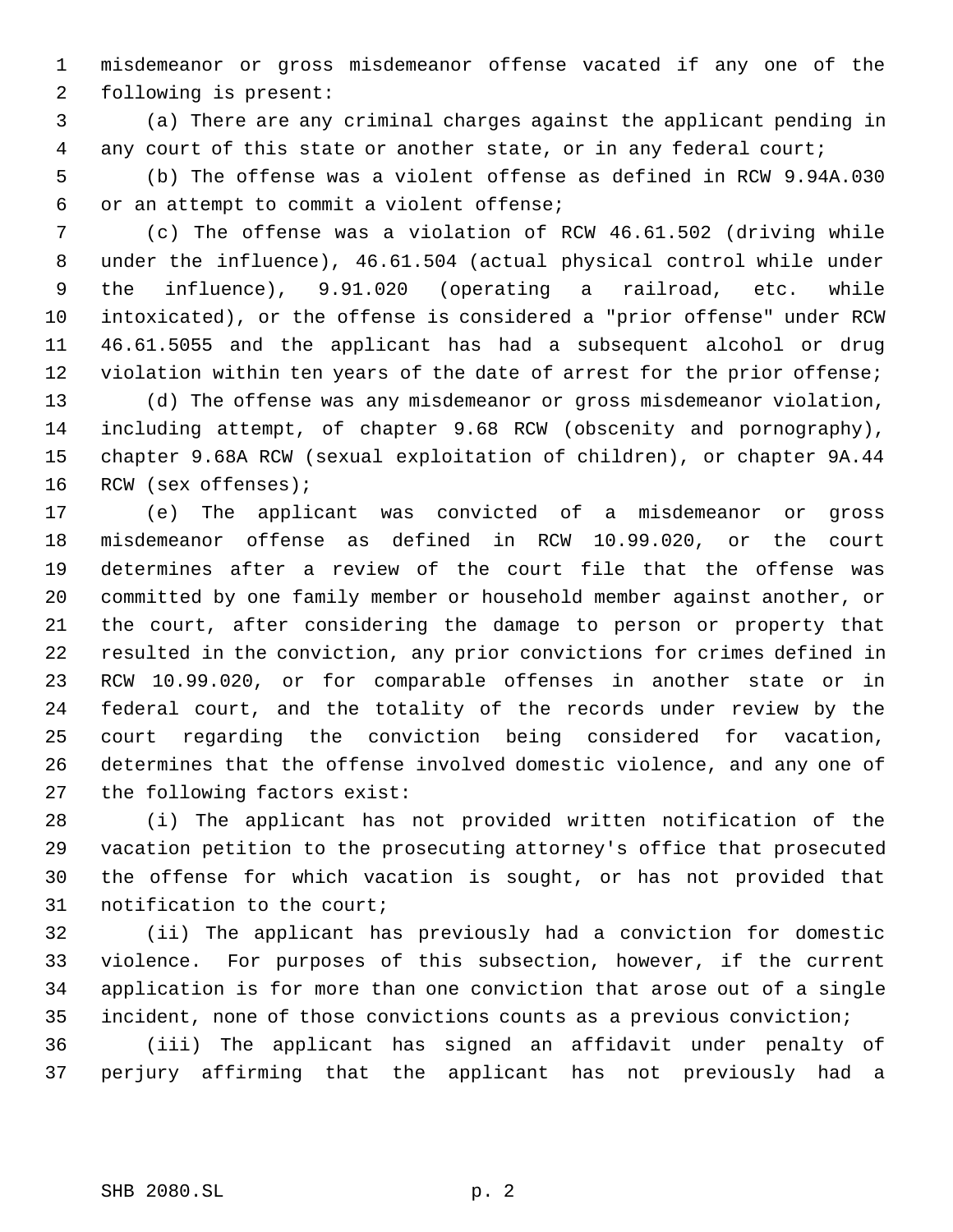conviction for a domestic violence offense, and a criminal history check reveals that the applicant has had such a conviction; or

 (iv) Less than five years have elapsed since the person completed the terms of the original conditions of the sentence, including any financial obligations and successful completion of any treatment ordered as a condition of sentencing;

 (f) For any offense other than those described in (e) of this subsection, less than three years have passed since the person completed the terms of the sentence, including any financial obligations;

 (g) The offender has been convicted of a new crime in this state, another state, or federal court since the date of conviction;

 (h) The applicant has ever had the record of another conviction vacated; or

 (i) The applicant is currently restrained, or has been restrained within five years prior to the vacation application, by a domestic violence protection order, a no-contact order, an antiharassment order, or a civil restraining order which restrains one party from contacting the other party.

 (3) Every person convicted of prostitution under RCW 9A.88.030 who committed the offense as a result of being a victim of trafficking, RCW 9A.40.100, promoting prostitution in the first degree, RCW 9A.88.070, or trafficking in persons under the trafficking victims protection act of 2000, 22 U.S.C. Sec. 7101 et seq. may apply to the sentencing court for vacation of the applicant's record of conviction for the prostitution offense. An applicant may not have the record of conviction for prostitution vacated if any one of the following is present:

 (a) There are any criminal charges against the applicant pending in any court of this state or another state, or in any federal court;

 (b) The offender has been convicted of another crime in this state, another state, or federal court since the date of conviction; or

 (c) The applicant has ever had the record of another prostitution conviction vacated.

 (4) Every person convicted prior to January 1, 1975, of violating any statute or rule regarding the regulation of fishing activities, including, but not limited to, RCW 75.08.260, 75.12.060, 75.12.070, 75.12.160, 77.16.020, 77.16.030, 77.16.040, 77.16.060, and 77.16.240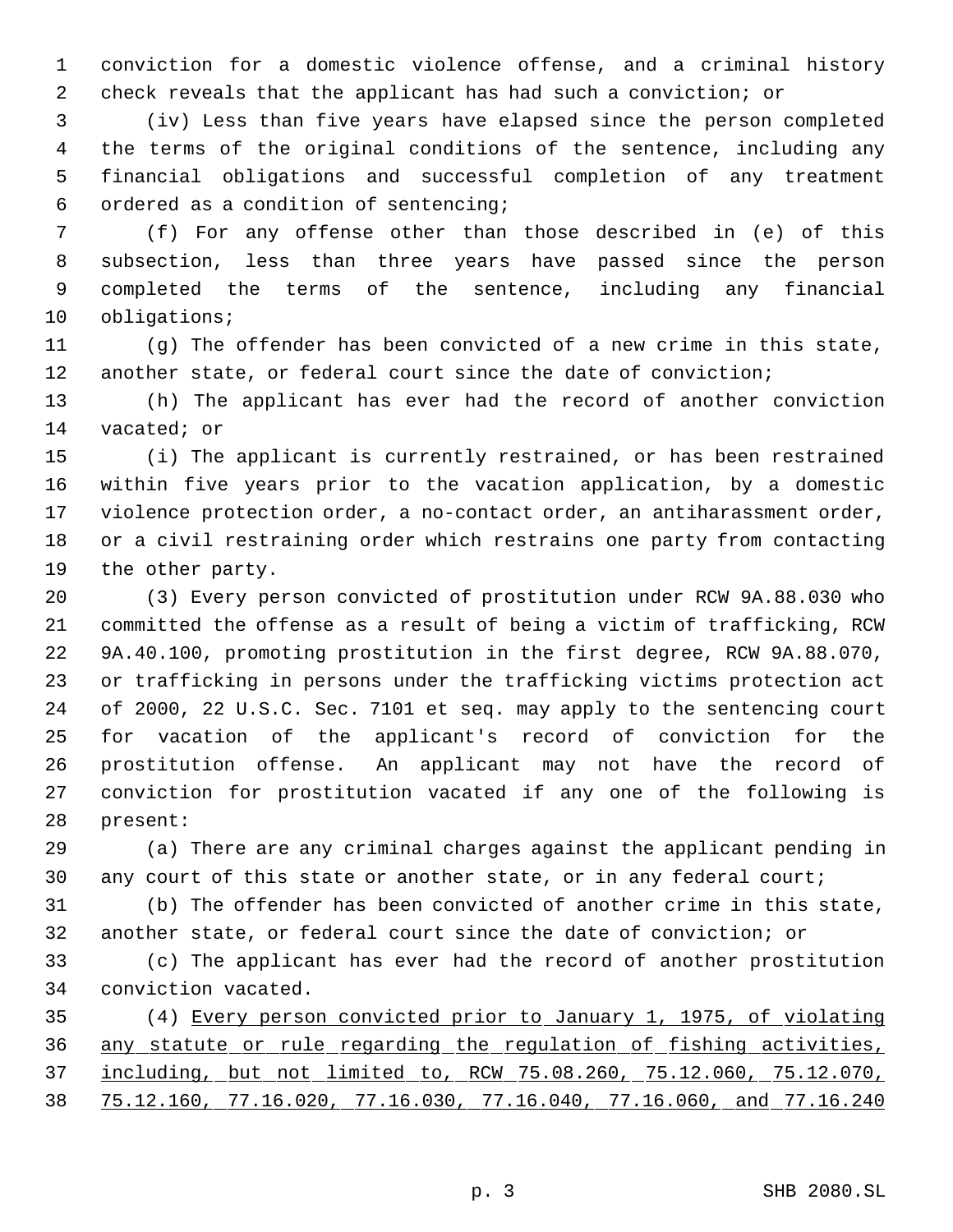1 who claimed to be exercising a treaty Indian fishing right, may apply 2 to the sentencing court for vacation of the applicant's record of the 3 misdemeanor, gross misdemeanor, or felony conviction for the offense. 4 If the person is deceased, a member of the person's family or an 5 official representative of the tribe of which the person was a member 6 may apply to the court on behalf of the deceased person. Notwithstanding the requirements of RCW 9.94A.640, the court shall vacate the record of conviction if:

 (a) The applicant is a member of a tribe that may exercise treaty Indian fishing rights at the location where the offense occurred; and

 (b) The state has been enjoined from taking enforcement action of 12 the statute or rule to the extent that it interferes with a treaty Indian fishing right as determined under *United States v. Washington*, 384 F. Supp. 312 (W.D. Wash. 1974), or *Sohappy v. Smith*, 302 F. Supp. 15 899 (D. Oregon 1969), and any posttrial orders of those courts, or any 16 other state supreme court or federal court decision.

 (5) Once the court vacates a record of conviction under 18 ((subsection (1) of)) this section, the person shall be released from all penalties and disabilities resulting from the offense and the fact that the person has been convicted of the offense shall not be included in the person's criminal history for purposes of determining a sentence in any subsequent conviction. For all purposes, including responding to questions on employment or housing applications, a person whose 24 conviction has been vacated under ((subsection  $(1)$  of)) this section may state that he or she has never been convicted of that crime. Nothing in this section affects or prevents the use of an offender's prior conviction in a later criminal prosecution.

 $((+5))$  (6) All costs incurred by the court and probation services shall be paid by the person making the motion to vacate the record unless a determination is made pursuant to chapter 10.101 RCW that the person making the motion is indigent, at the time the motion is brought.

 $((+6))$   $(7)$  The clerk of the court in which the vacation order is entered shall immediately transmit the order vacating the conviction to the Washington state patrol identification section and to the local police agency, if any, which holds criminal history information for the person who is the subject of the conviction. The Washington state patrol and any such local police agency shall immediately update their